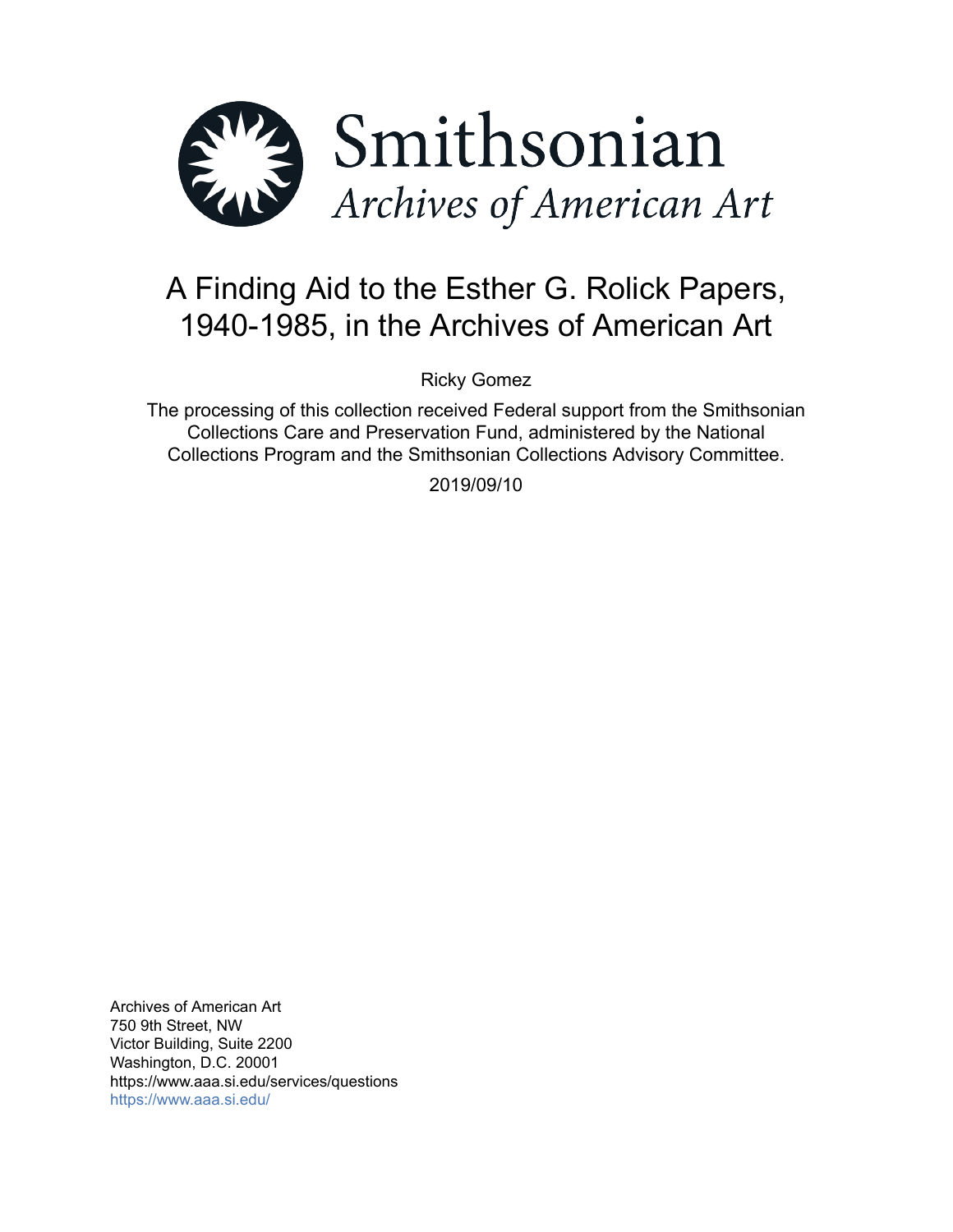# **Table of Contents**

<span id="page-1-0"></span>

| Series 3: Personal Business Records and Professional Activity, 1968-1974 7 |  |
|----------------------------------------------------------------------------|--|
|                                                                            |  |
|                                                                            |  |
|                                                                            |  |
|                                                                            |  |
|                                                                            |  |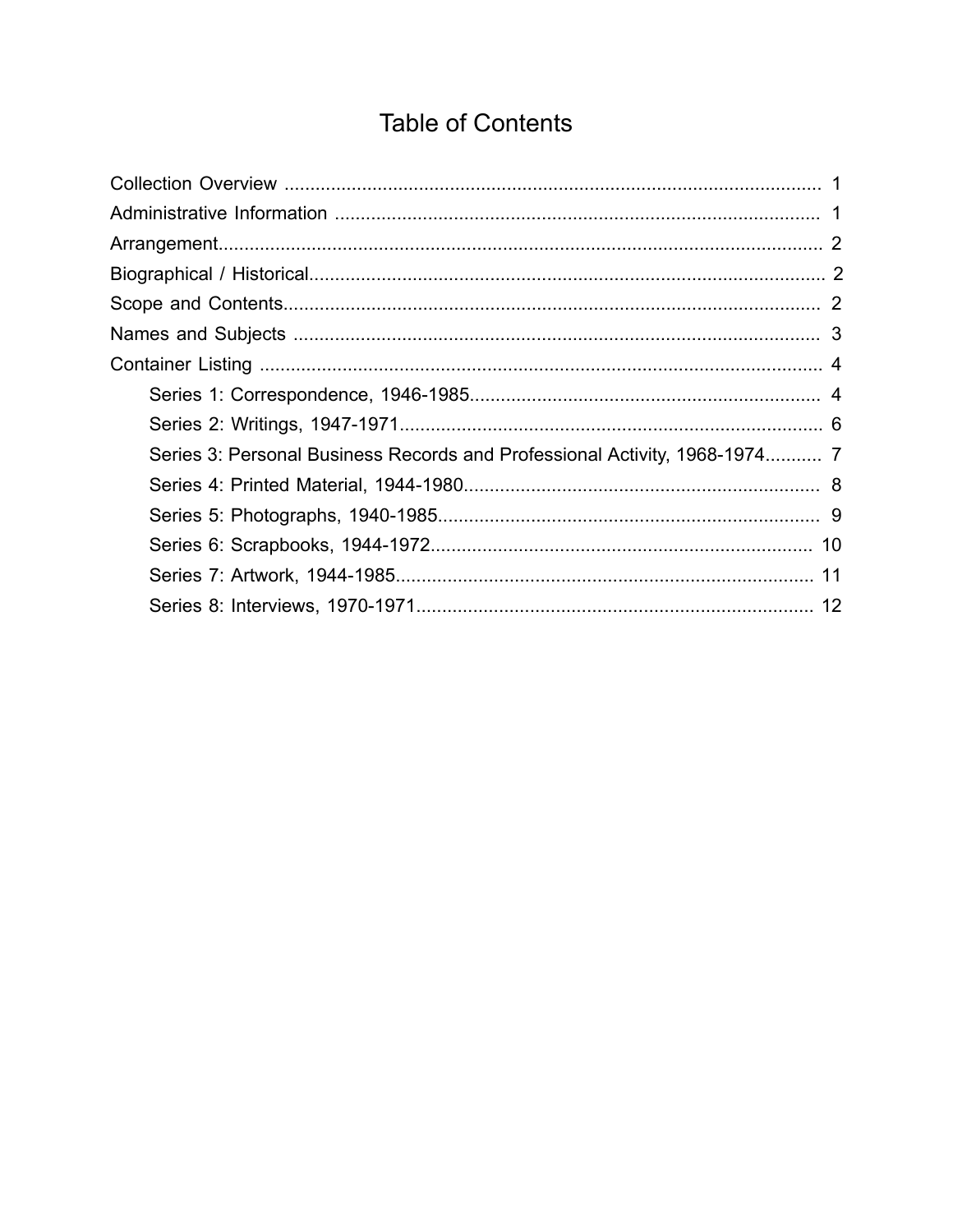### <span id="page-2-0"></span>**Collection Overview**

| <b>Repository:</b> | Archives of American Art                                                                                                                                                                                                                                                                                                                                                                                                                                                                                                                                          |  |  |
|--------------------|-------------------------------------------------------------------------------------------------------------------------------------------------------------------------------------------------------------------------------------------------------------------------------------------------------------------------------------------------------------------------------------------------------------------------------------------------------------------------------------------------------------------------------------------------------------------|--|--|
| Title:             | Esther G. Rolick papers                                                                                                                                                                                                                                                                                                                                                                                                                                                                                                                                           |  |  |
| Date:              | 1940-1985                                                                                                                                                                                                                                                                                                                                                                                                                                                                                                                                                         |  |  |
| Identifier:        | AAA.roliesth                                                                                                                                                                                                                                                                                                                                                                                                                                                                                                                                                      |  |  |
| Creator:           | Rolick, Esther G., 1922-                                                                                                                                                                                                                                                                                                                                                                                                                                                                                                                                          |  |  |
| Extent:            | 3.7 Linear feet                                                                                                                                                                                                                                                                                                                                                                                                                                                                                                                                                   |  |  |
| Language:          | Some of the correspondence is in Spanish.                                                                                                                                                                                                                                                                                                                                                                                                                                                                                                                         |  |  |
| Summary:           | The papers of painter and educator Esther Rolick measure 3.7 linear<br>feet and date from 1940 to 1985. The papers document Rolick's career<br>through correspondence with friends and colleagues; writings, including<br>unpublished illustrated books for children; business records; printed<br>material and scrapbooks of clippings and exhibition catalogs; artwork<br>including a sketchbook; photographs of artwork, travels around the<br>world, and personal photographs; and sound recordings of interviews<br>with prominent African American artists. |  |  |

## <span id="page-2-1"></span>**Administrative Information**

#### Acquisition Information

The Esther G. Rolick papers were donated to the Archives of American Art by Esther Rolick in a series of installments between 1970 and 1985.

#### Available Formats

Portions of the collection are available on 35mm microfilm reels 827-828, and 950 at the Archives of American Art offices and through interlibrary loan. Researchers should note that the arrangement of material described in the container inventory does not reflect the arrangement of the collection on microfilm.

Some of the sound recordings in this collection were digitized for research access and are available at the Archives of American Art offices.

#### Processing Information

The collection received some level of processing and was microfilmed on reels 827-828 and 950 after receipt.

The collection was processed, and a finding aid prepared by Ricky Gomez in 2019.

#### Preferred Citation

Esther G. Rolick papers, 1940-1985. Archives of American Art, Smithsonian Institution.

#### **Restrictions**

This collection is open for research. Access to original papers requires an appointment and is limited to the Archives' Washington, D.C. Research Center. Researchers interested in accessing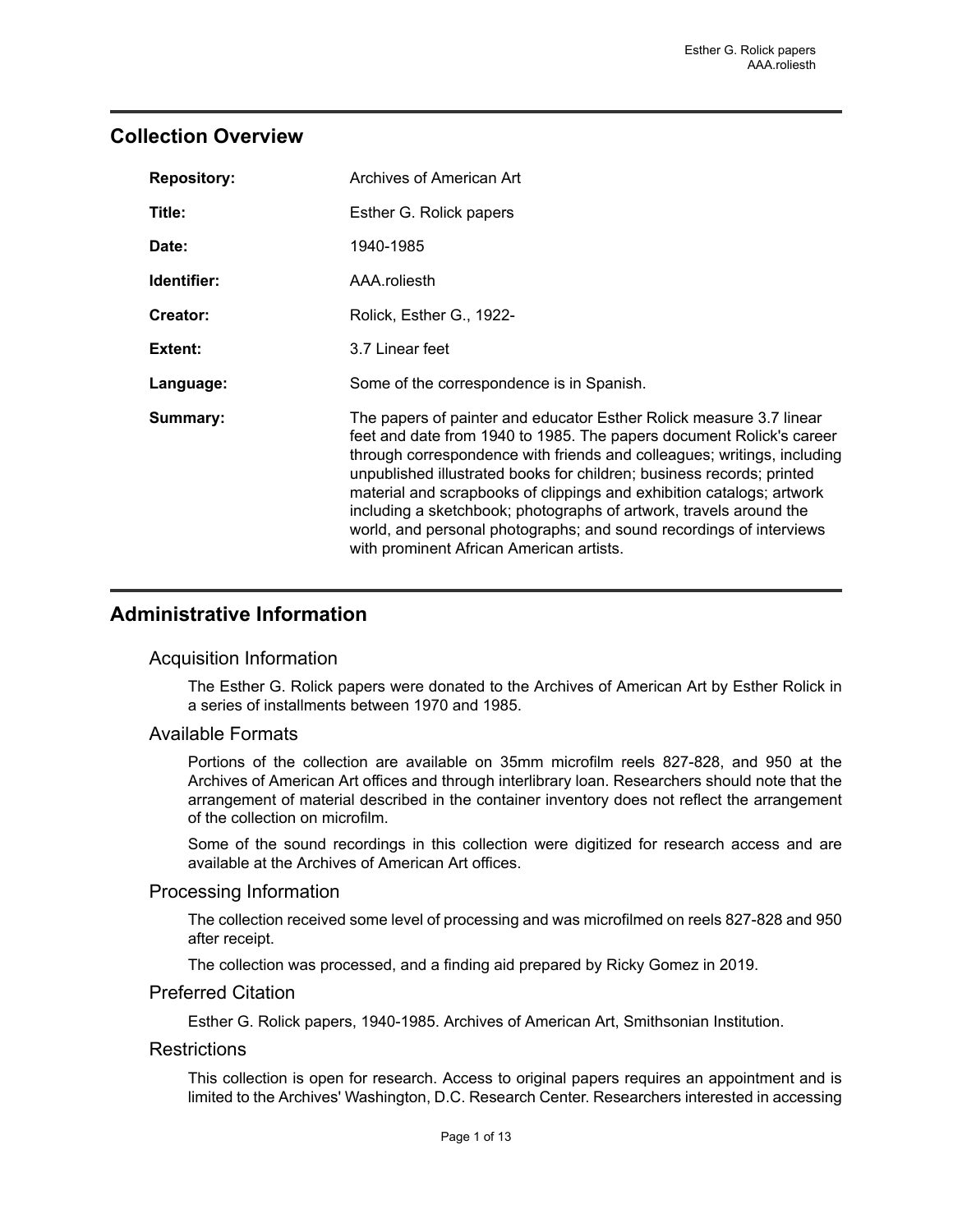audiovisual recordings in this collection must use access copies. Contact References Services for more information.

#### Terms of Use

The Archives of American Art makes its archival collections available for non-commercial, educational and personal use unless restricted by copyright and/or donor restrictions, including but not limited to access and publication restrictions. AAA makes no representations concerning such rights and restrictions and it is the user's responsibility to determine whether rights or restrictions exist and to obtain any necessary permission to access, use, reproduce and publish the collections. Please refer to the [Smithsonian's](https://www.si.edu/termsofuse) Terms of Use for additional information.

## <span id="page-3-1"></span>**Biographical / Historical**

New York realist painter and educator Esther G. Rolick (1922-2008) taught art for two decades at Mercy College, where she helped to develop programs including a class, "Black Music and Art," for which she interviewed prominent Harlem artists and musicians.

Rolick studied at the Art Students League and had her first solo exhibition of drawings at Jacques Seligmann & Co. in 1947. She subsequently participated in exhibitions around the country and internationally in Haiti. In the 1960s she began teaching at Mercy College and helped to develop several innovative programs there. Rolick also traveled extensively and painted in places such as Bogota, Colombia and Palermo, Italy.

# <span id="page-3-2"></span>**Scope and Contents**

The papers of painter and educator Esther Rolick measure 3.7 linear feet and date from 1940 to 1985. The papers document Rolick's career through correspondence with friends and colleagues; writings, including unpublished illustrated books for children; business records; printed material and scrapbooks of clippings and exhibition catalogs; artwork including a sketchbook; photographs of artwork, travels around the world, and personal photographs; and sound recordings of interviews with prominent African American artists.

Correspondence includes personal letters from friends and letters related to Rolick's exhibitions. Some of the letters are in Spanish. Writings include poems by Rolick and two unpublished books for children, primarily of illustrations.

Personal business records and professional activity files include financial materials related to Rolick's travels around the world, statements, promissory notes, certificates, and exhibition guestbooks.

Printed material consists mainly of exhibition announcements and catalogs, with some newspaper clippings. Additional printed material can be found in Series 6: Scrapbooks.

Photographs consist primarily of personal photographs, photographs of travels to Bogota, Colombia and Palermo, Italy, and photographs of artwork. Artwork includes oversized sketches by classmates and one small sketchbook of drawings.

Of note are untranscribed interviews conducted by Rolick for her class "Black Music and Art," at Mercy College, circa 1970-1971. Interviewees include Charles Alston, Romare Bearden, Jean Hutson, Jacob Lawrence, Norman Lewis, Hale Woodruff, and artists affiliated with the Cinque Gallery, Weusi Gallery, and SPIRAL artist's group.

## <span id="page-3-0"></span>**Arrangement**

The collection is arranged chronologically into eight series.

• Series 1: Correspondence, 1946-1985 (1.3 linear feet; Box 1-2)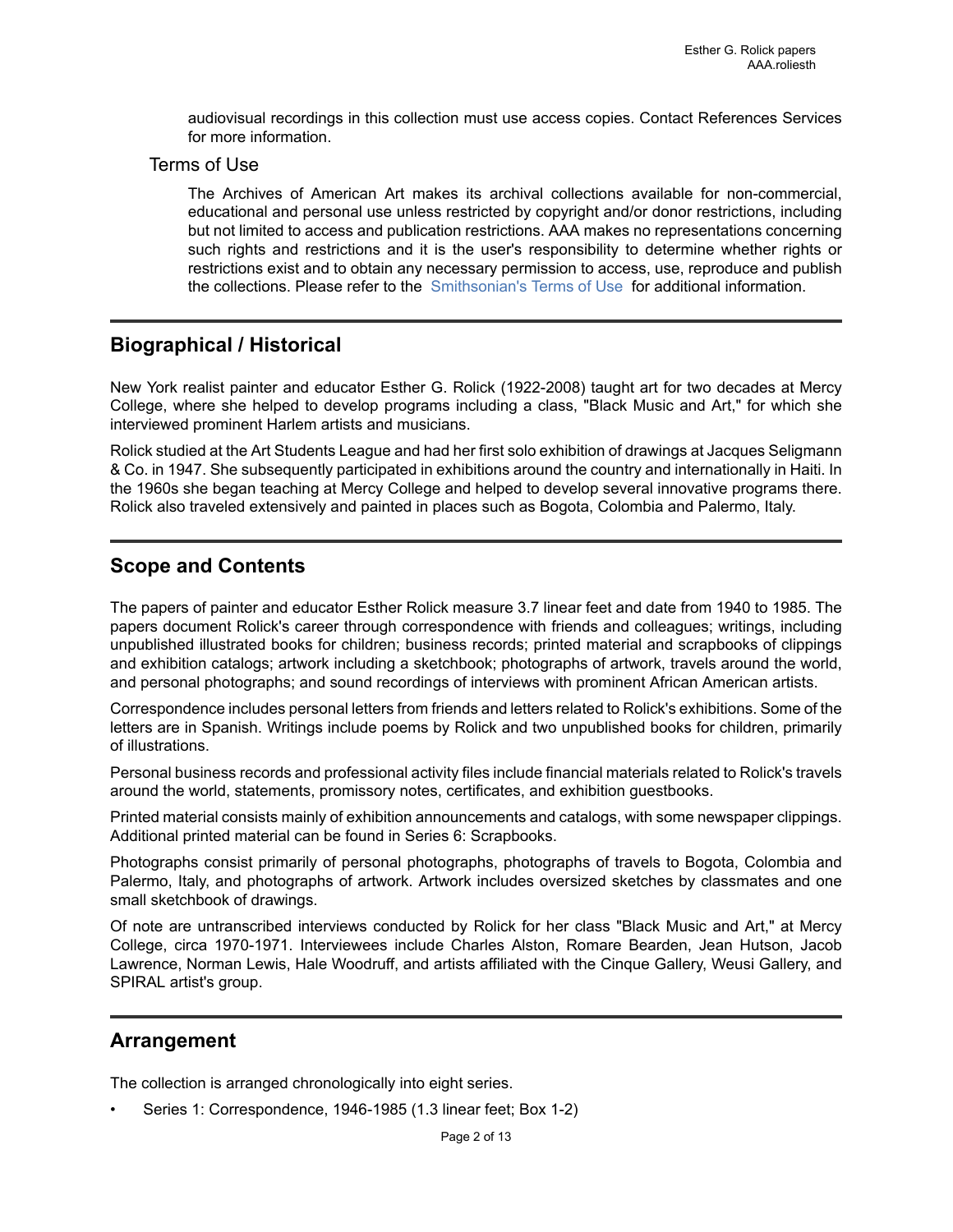- Series 2: Writings, 1947-1971 (0.1 linear feet; Box 2)
- Series 3: Personal Business Records and Professional Activity, 1968-1974 (0.2 linear feet: Box 2)
- Series 4: Printed Material, 1944-1980 (0.3 linear feet: Box 2)
- Series 5: Photographs, circa 1940-1985 (0.6 linear feet: Box 2-3, 5)
- Series 6: Scrapbooks, circa 1944-1972 (0.7 linear feet; Box 3, 5)
- Series 7: Artwork, circa 1944-1985 (0.1 linear feet; Box 3, 5, OV)
- Series 8: Interviews 1970-1971 (0.4 linear feet; Box 3-4)

### <span id="page-4-0"></span>Names and Subject Terms

This collection is indexed in the online catalog of the Smithsonian Institution under the following terms:

Subjects:

African American artists Women art teachers Women artists Women painters

Types of Materials:

Interviews **Scrapbooks** Sound recordings

Names:

Alston, Charles Henry, 1907-1977 Bearden, Romare, 1911-1988 Cinque Gallery Lawrence, Jacob, 1917-2000 Woodruff, Hale, 1900-1980

#### Occupations:

Educators -- New York (State) Painters -- New York (State)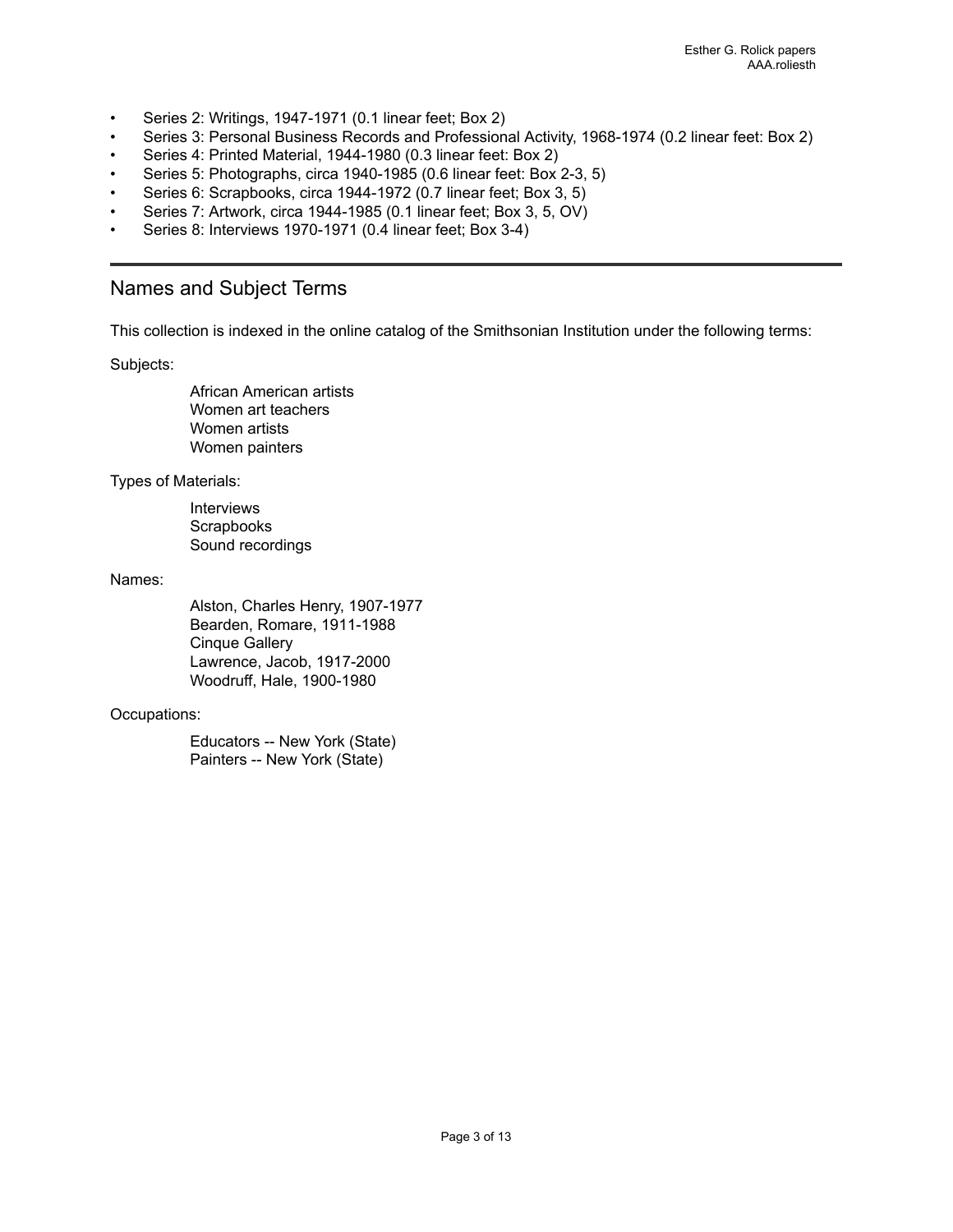# <span id="page-5-0"></span>**Container Listing**

### <span id="page-5-1"></span>Series 1: Correspondence, 1946-1985

#### *1.3 Linear feet (Box 1-2)*

Scope and Contents: Correspondence includes personal letters from friends and letters related to various exhibitions Rolick took part in. Some of the letters are in Spanish.

Arrangement: Series is arranged chronologically.

| Box 1, Folder 1-11  | Correspondence, undated   |
|---------------------|---------------------------|
| Box 1, Folder 12    | Correspondence, 1946-1959 |
| Box 1, Folder 13-15 | Correspondence, 1960-1965 |
| Box 1, Folder 16-17 | Correspondence, 1966      |
| Box 1, Folder 18-19 | Correspondence, 1967      |
| Box 1, Folder 20    | Correspondence, 1968      |
| Box 1, Folder 21    | Correspondence, 1969      |
| Box 1, Folder 22-23 | Correspondence, 1970      |
| Box 1, Folder 24-29 | Correspondence, 1971      |
| Box 1, Folder 30-34 | Correspondence, 1972      |
| Box 1, Folder 35-37 | Correspondence, 1973      |
| Box 2, Folder 1-3   | Correspondence, 1974      |
| Box 2, Folder 4-5   | Correspondence, 1975      |
| Box 2, Folder 6-8   | Correspondence, 1976      |
| Box 2, Folder 9-10  | Correspondence, 1977      |
| Box 2, Folder 11-12 | Correspondence, 1978      |
| Box 2, Folder 13    | Correspondence, 1979-1983 |
| Box 2, Folder 14    | Correspondence, 1984      |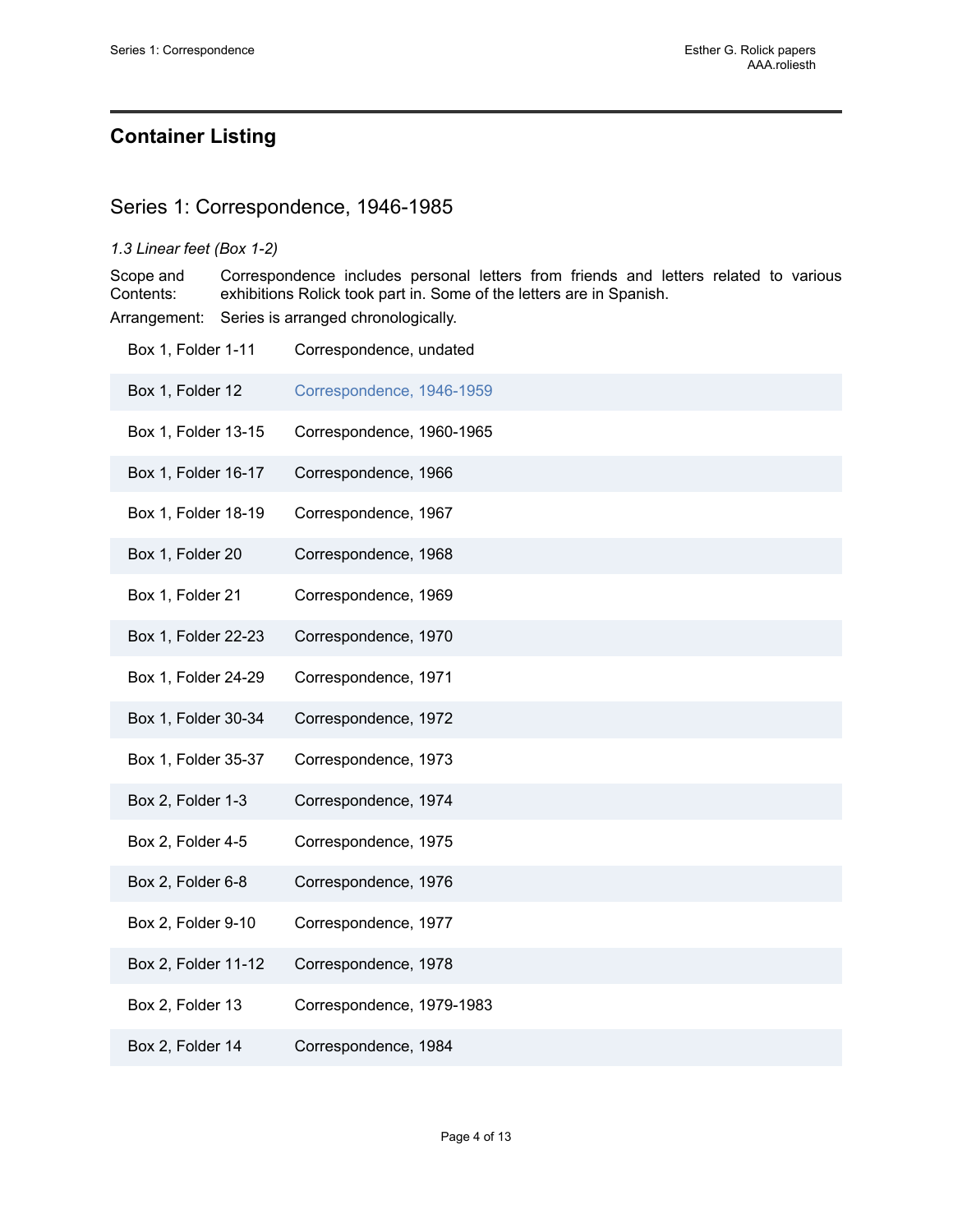Box 2, Folder 15 Correspondence, 1985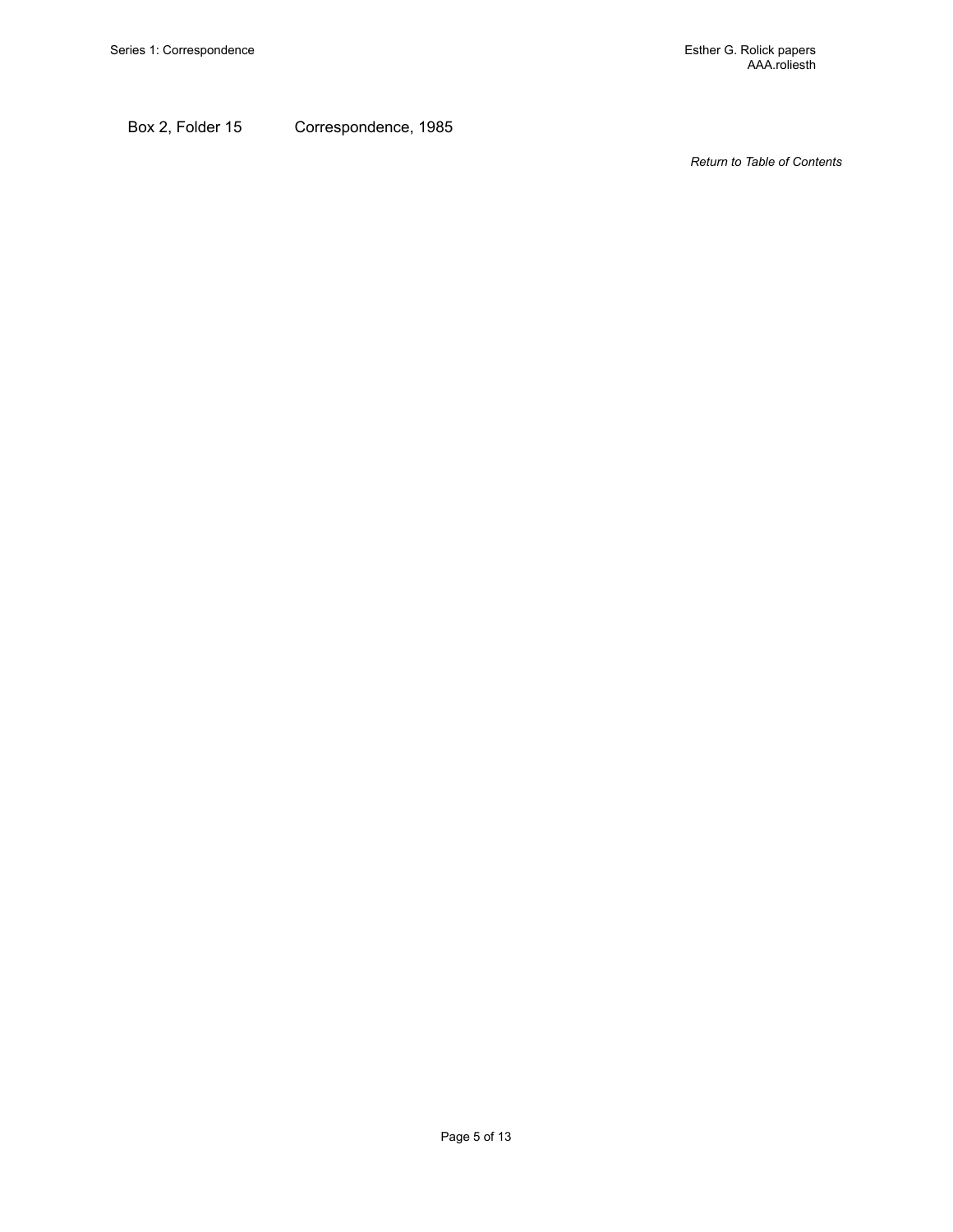# <span id="page-7-0"></span>Series 2: Writings, 1947-1971

*0.1 Linear feet (Box 2)*

Scope and Contents: Writings consist of poems written by Rolick and two unpublished books for children, primarily of illustrations.

Arrangement: Series is arranged chronologically.

Box 2, Folder 16 [Unpublished Children's Books, undated](https://edan.si.edu/slideshow/slideshowViewer.htm?eadrefid=AAA.roliesth_ref22)

Box 2, Folder 17-18 Poems, 1947-1971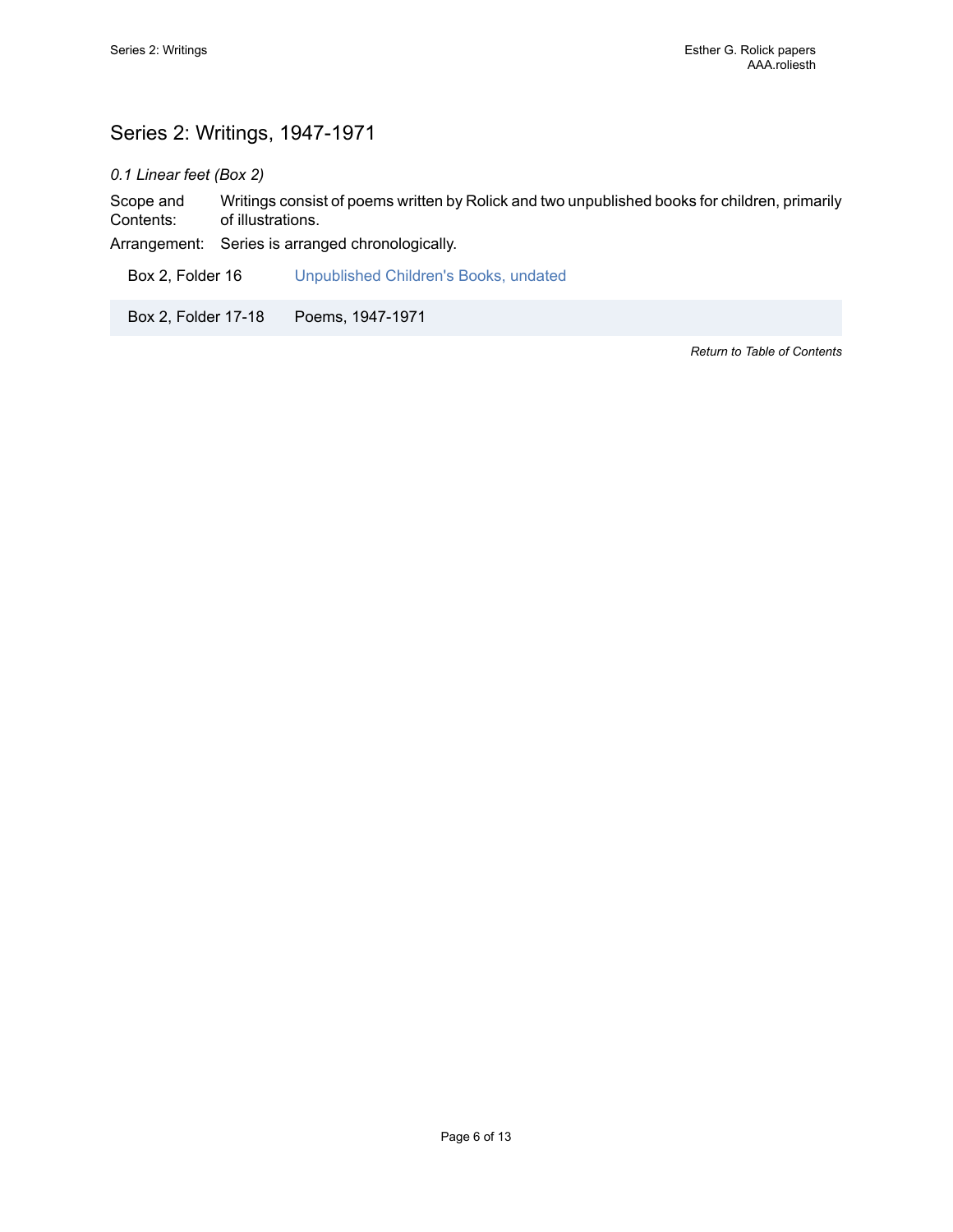# <span id="page-8-0"></span>Series 3: Personal Business Records and Professional Activity, 1968-1974

#### *0.2 Linear feet (Box 2)*

Scope and Contents: Series consists of financial materials related to Rolick's travels around the world, and includes statements, promissory notes, certificates, and exhibition guestbooks. Arrangement: Series is arranged chronologically.

| Box 2, Folder 19 | Exhibition Guestbooks, 1960, undated     |
|------------------|------------------------------------------|
| Box 2, Folder 20 | Statements, undated                      |
| Box 2, Folder 21 | Promissory Notes, 1968-1970              |
| Box 2, Folder 22 | Travel Documents and Receipts, 1970-1971 |
| Box 2, Folder 23 | Certificates of Insurance, 1972          |
| Box 2, Folder 24 | Packing and Shipping Receipts, 1972-1974 |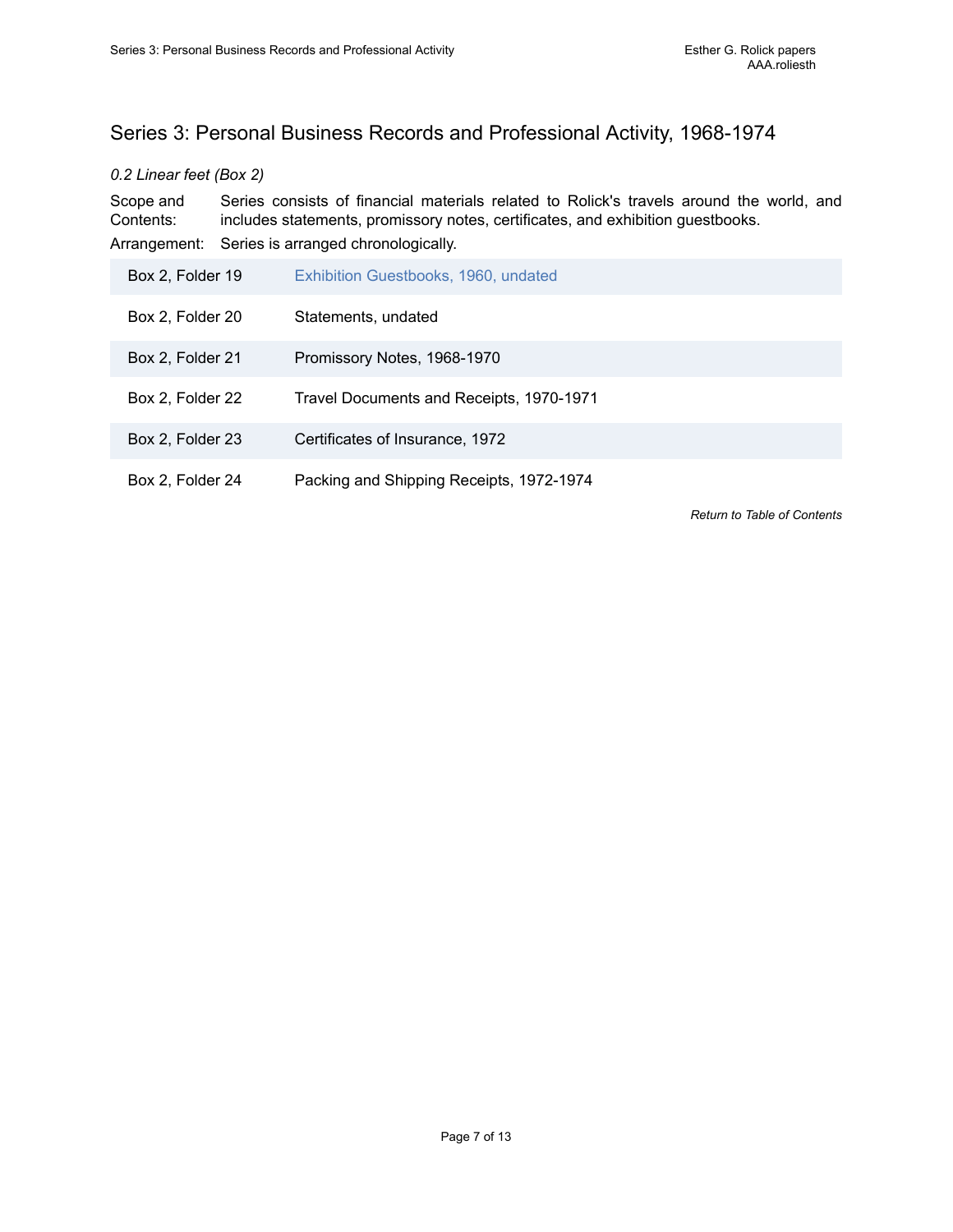# <span id="page-9-0"></span>Series 4: Printed Material, 1944-1980

#### *0.3 Linear feet (Box 2)*

Scope and Contents: Printed material consists mainly of exhibition announcements and catalogs, with some newspaper clippings. Also found are materials related to Rolick's travels, such as travel brochures and tour booklets.

Arrangement: Records are arranged by type.

| Box 2, Folder 25    | Press Releases, undated                                                                          |  |  |
|---------------------|--------------------------------------------------------------------------------------------------|--|--|
| Box 2, Folder 26    | Bulletins of the Society for the Libraries of NYU, undated                                       |  |  |
| Box 2, Folder 27-33 | Exhibition Catalogs, 1944-1977                                                                   |  |  |
| Box 2, Folder 34    | Annual Reports, 1953-1975                                                                        |  |  |
| Box 2, Folder 35-36 | Exhibition Invitations and Announcements, 1957-1980                                              |  |  |
| Box 2, Folder 37    | Haiti Dance, circa 1958<br>A book on the different styles of dance performed in Haiti.<br>Notes: |  |  |
| Box 2, Folder 38    | News Clippings, 1959-1979                                                                        |  |  |
| Box 2, Folder 39    | Miscellaneous Brochures, 1962-1977                                                               |  |  |
| Box 2, Folder 40-43 | London Tour Booklets, circa 1970                                                                 |  |  |
| Box 2, Folder 44-45 | Edinburgh Tour Booklets, 1970                                                                    |  |  |
| Box 2, Folder 46-49 | Theatre Playbills, 1960-1971                                                                     |  |  |
| Box 2, Folder 50    | Yaddo Newsletters, 1976-1977                                                                     |  |  |
| Box 2, Folder 51    | Colony Newsletters, 1976-1977                                                                    |  |  |
| Box 2, Folder 52    | Miscellaneous, 1959-1973                                                                         |  |  |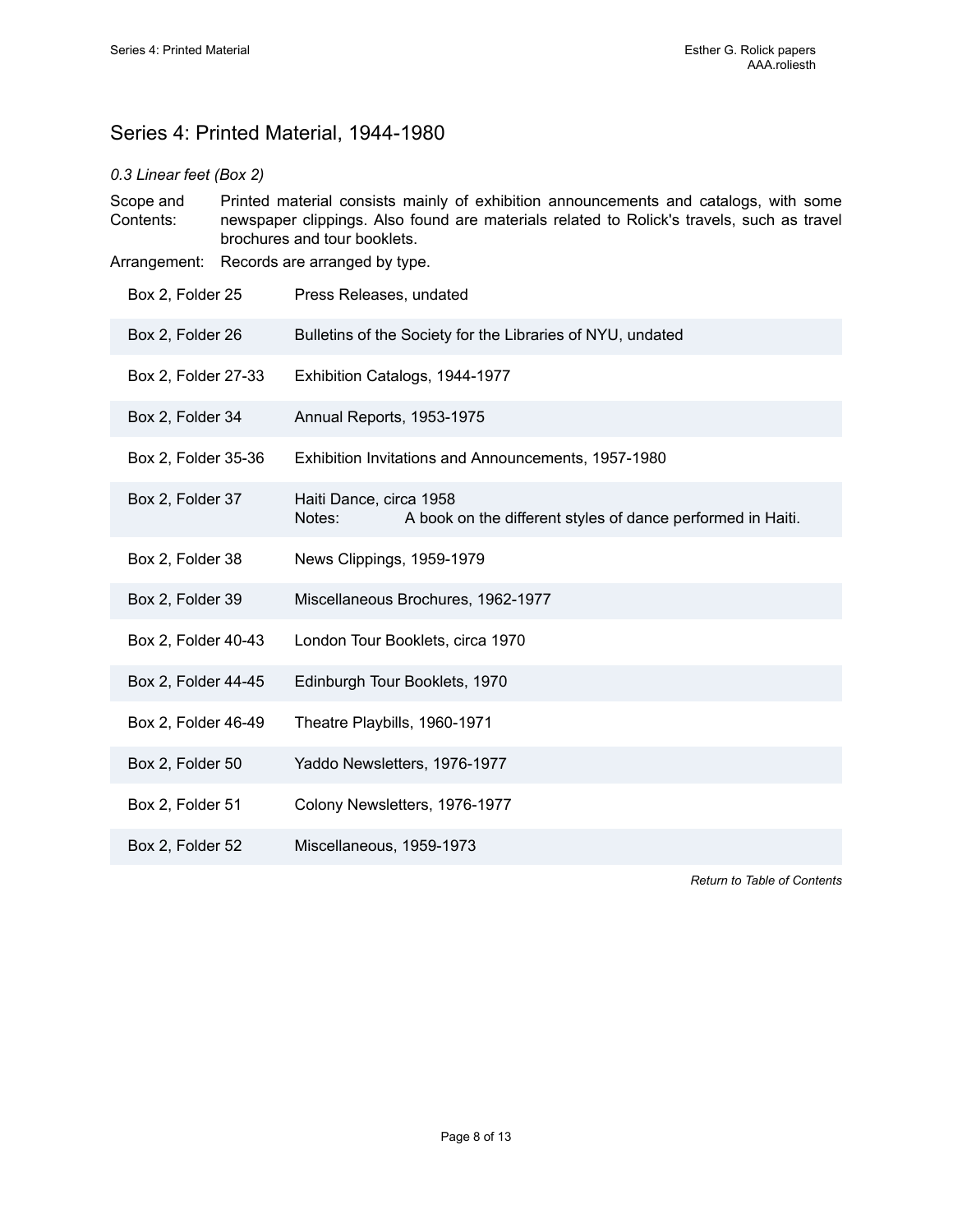# <span id="page-10-0"></span>Series 5: Photographs, 1940-1985

### *0.6 Linear feet (Boxes 2-3, 5)*

Scope and Contents: Photographs are mainly personal and include photos of Rolick with friends, and on her travels to Bogota, Colombia and Palermo, Italy. Also found are photographs of artwork.

| Box 2, Folder 53    | Esther Rolick and Friends, 1967-1974 |
|---------------------|--------------------------------------|
| Box 2, Folder 54    | Personal, 1940-1945                  |
| Box 3, Folder 1-4   | Personal, 1945-1985                  |
| Box 5, Folder 2     | Personal, 1946                       |
| Box 3, Folder 5     | By Mako Oilze, 1954                  |
| Box 3, Folder 6-9   | Colombia, 1965                       |
| Box 3, Folder 10-12 | Palermo, Italy, undated              |
| Box 3, Folder 13-18 | Artwork, 1945-1977                   |
| Box 3, Folder 19    | Artwork by Others, undated           |
|                     | <b>Return to Table of Contents</b>   |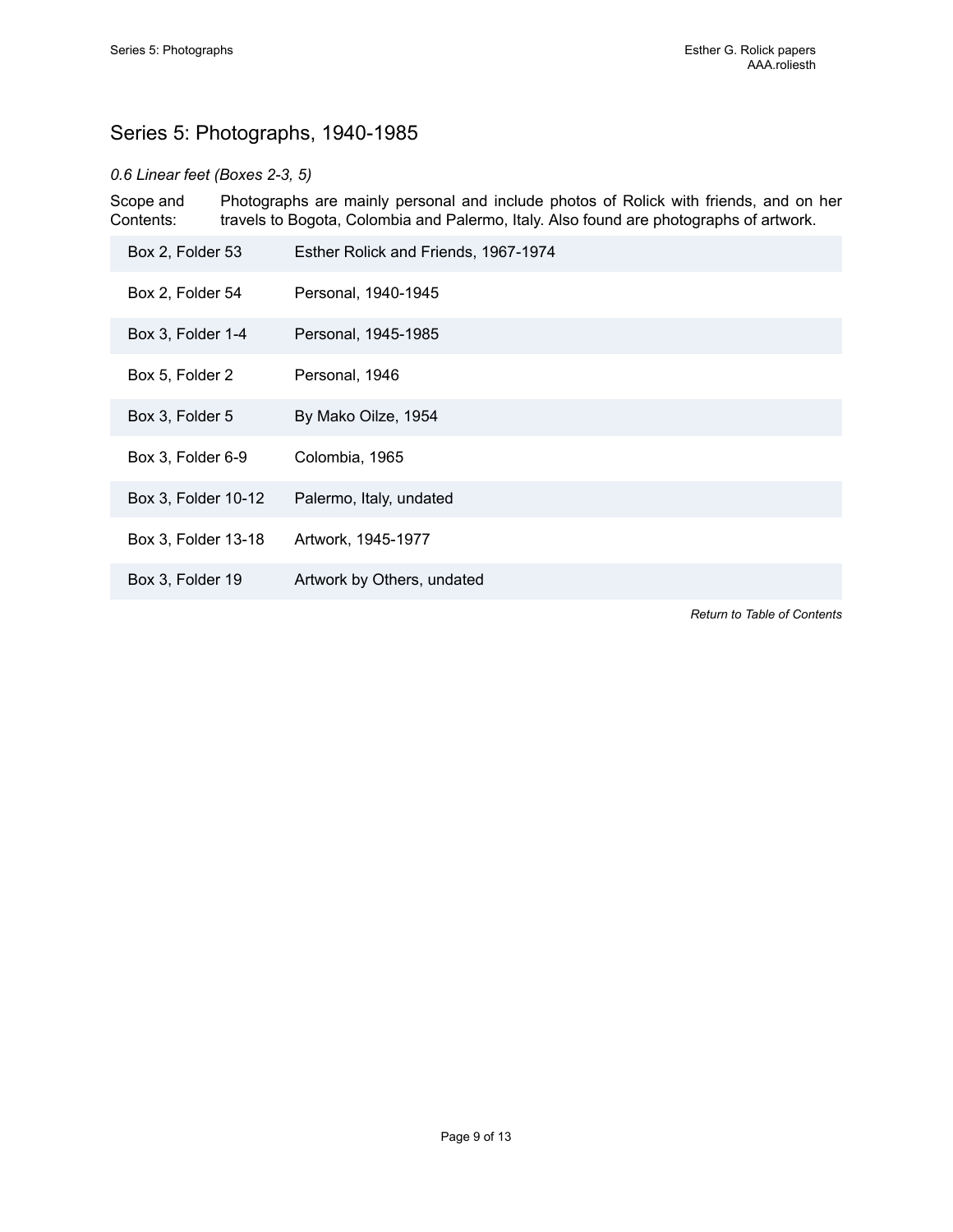# <span id="page-11-0"></span>Series 6: Scrapbooks, 1944-1972

### *0.7 Linear feet (Boxes 3, 5)*

Scope and Contents: Scrapbooks primarily contain clippings related to exhibitions that Rolick took part in.

| Box 3, Folder 20 | Scrapbook 1, 1944-1966       |
|------------------|------------------------------|
| Box 3, Folder 21 | Scrapbook 2, circa 1971-1972 |
| Box 3, Folder 22 | Scrapbook 3, circa 1954      |
| Box 5, Folder 2  | Scrapbook 4, 1944-1948       |
| Box 5, Folder 3  | Scrapbook 5, undated         |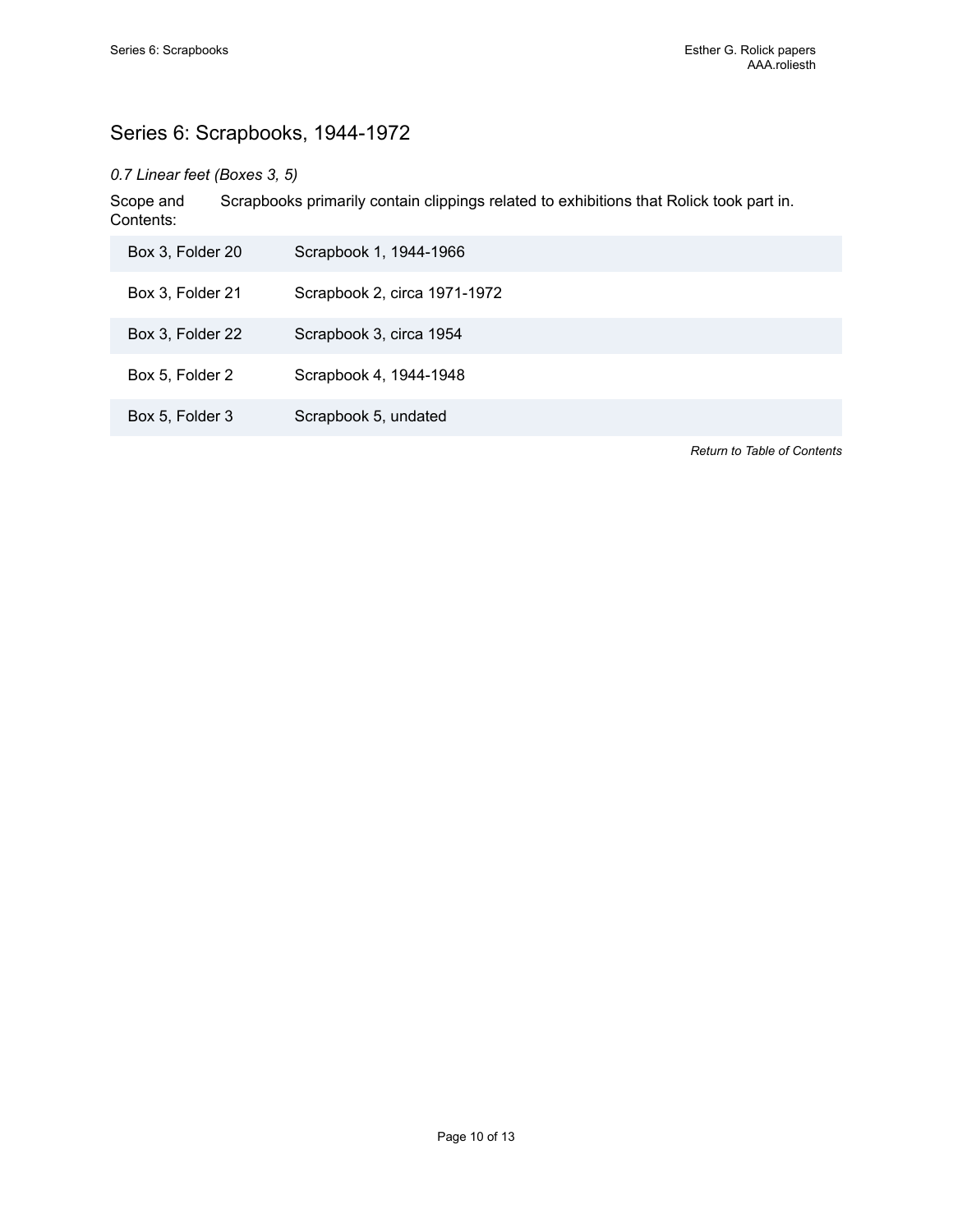# <span id="page-12-0"></span>Series 7: Artwork, 1944-1985

### *0.1 Linear feet (Box 3, 5, OV 6-8)*

Scope and Contents: Artwork consists mainly of oversized sketches and drawings by classmates and one small sketchbook of drawings. There is also a folder of illustrated holiday cards.

| Box 3, Folder 23 | Holiday Cards, 1961-1969                |
|------------------|-----------------------------------------|
| Box 5, Folder 2  | Sketch, undated                         |
| Oversize 6       | Sketches and Drawings, undated          |
| Oversize 7       | Sketches and Drawings, undated          |
| Oversize 8       | Sketches and Drawings, undated, undated |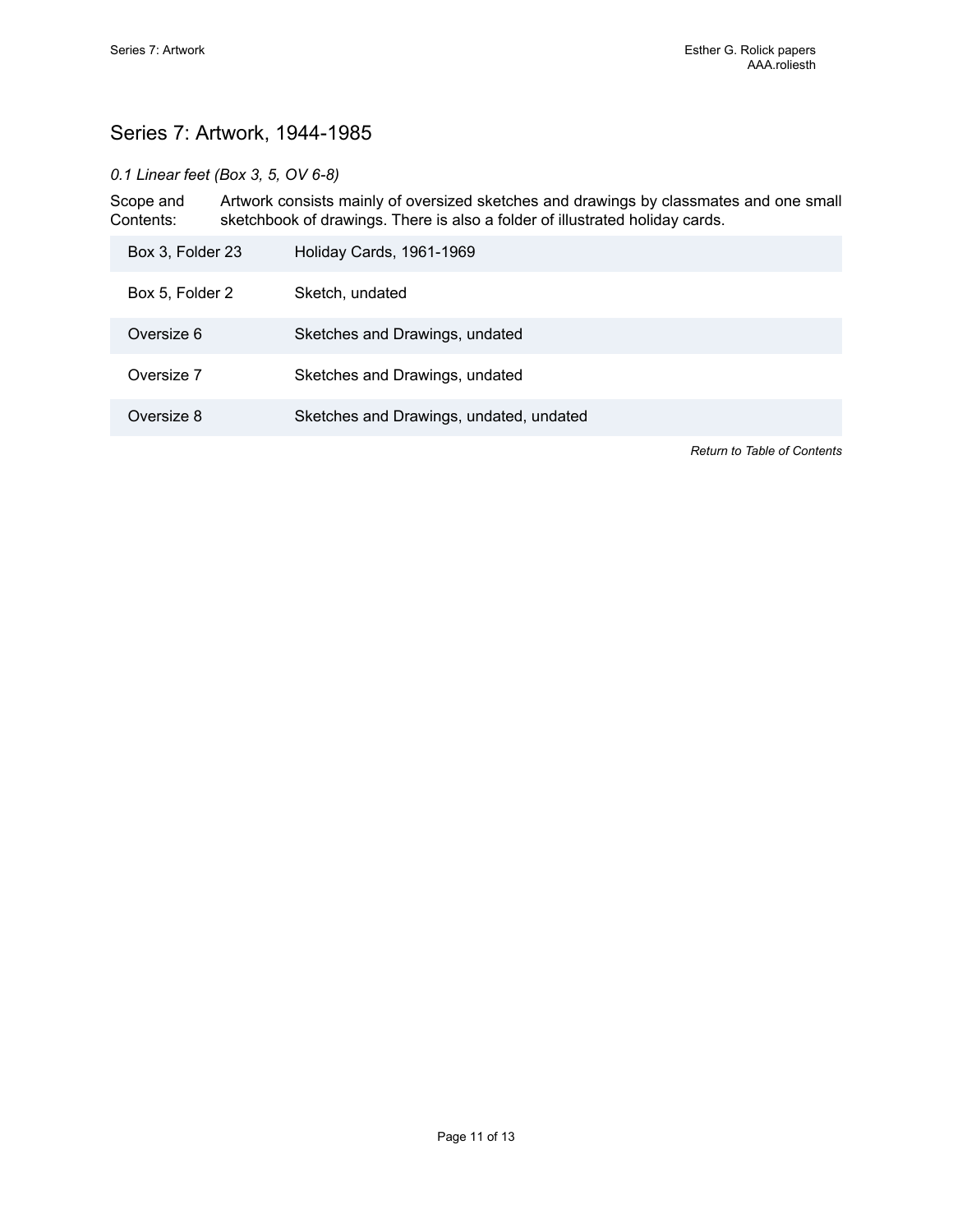# <span id="page-13-0"></span>Series 8: Interviews, 1970-1971

### *0.4 Linear feet (Box 3-4)*

|  | Scope and<br>Contents: |                                                      | This series houses sound recordings of interviews Rolick conducted with prominent African<br>American artists. None of the interviews are transcribed, except for the interview with Hale<br>Woodruff which is found only in transcription form, with no sound recording.                                                                                                                                                                                                                                                                                                                                    |
|--|------------------------|------------------------------------------------------|--------------------------------------------------------------------------------------------------------------------------------------------------------------------------------------------------------------------------------------------------------------------------------------------------------------------------------------------------------------------------------------------------------------------------------------------------------------------------------------------------------------------------------------------------------------------------------------------------------------|
|  | Box 3, Folder 24       | Notes:                                               | Hale Woodruff Transcript, 1970 November 10<br>There is only a transcript for this interview.                                                                                                                                                                                                                                                                                                                                                                                                                                                                                                                 |
|  | Box 4, Item 1-2        | 2 Sound cassettes<br>Notes:                          | Al Hollingsworth and Norman Lewis Interviews, 1970<br>An original and duplicate copy of interviews.<br>Side A is Al Hollingsworth Interview, 11/17/70.<br>Side B is Norman Lewis Interview, 12/15/70.                                                                                                                                                                                                                                                                                                                                                                                                        |
|  | Box 4, Item 3-7        | Interviews, 1970-1971<br>5 Sound cassettes<br>Notes: | John Rhoden, Charles Alston, Joseph Black, and Romare Bearden<br>Cassette 1, Side A is the Charles Alston Interview, 11/19/70.<br>Cassette 1, Side B is part one of the John Rhoden Interview,<br>12/15/70.<br>Cassette 2, Side A is part two of the John Rhoden Interview,<br>12/15/70.<br>Cassette 2, Side B is part one of the Joseph Black interview,<br>12/17/70.<br>Cassette 3, Side A is part two of the Joseph Black interview,<br>12/17/70.<br>Cassette 3, Side B is the Romare Bearden Interview, 01/8/71.<br>Cassette 4 is a duplicate of Cassette 1.<br>Cassette 5 is a duplicate of Cassette 3. |
|  | Box 4, Item 8-9        | 2 Sound cassettes<br>Notes:                          | Allen and Dorothy Fannin and Edward Spriggs Interviews, 1971<br>Cassette 1 Side A is the Allen and Dorothy Fannin Interview,<br>01/06/71.<br>Cassette 1 Side B is the Edward Spriggs Interview, 01/07/71.<br>Cassette 2 is a duplicate.                                                                                                                                                                                                                                                                                                                                                                      |
|  | Box 4, Item 10-11      | 2 Sound cassettes<br>Notes:                          | Roy DeCarava and Benny Andrews Interviews, 1971<br>Cassette 1, Side A is the Roy DeCarava Interview, 01/14/71.<br>Cassette 1, Side B is the Benny Andrews Interview 01/15/71.<br>Cassette 2 is a duplicate.                                                                                                                                                                                                                                                                                                                                                                                                  |
|  | Box 4, Item 12         |                                                      | Weusi Gallery and Cinque Gallery Interviews, 1971                                                                                                                                                                                                                                                                                                                                                                                                                                                                                                                                                            |